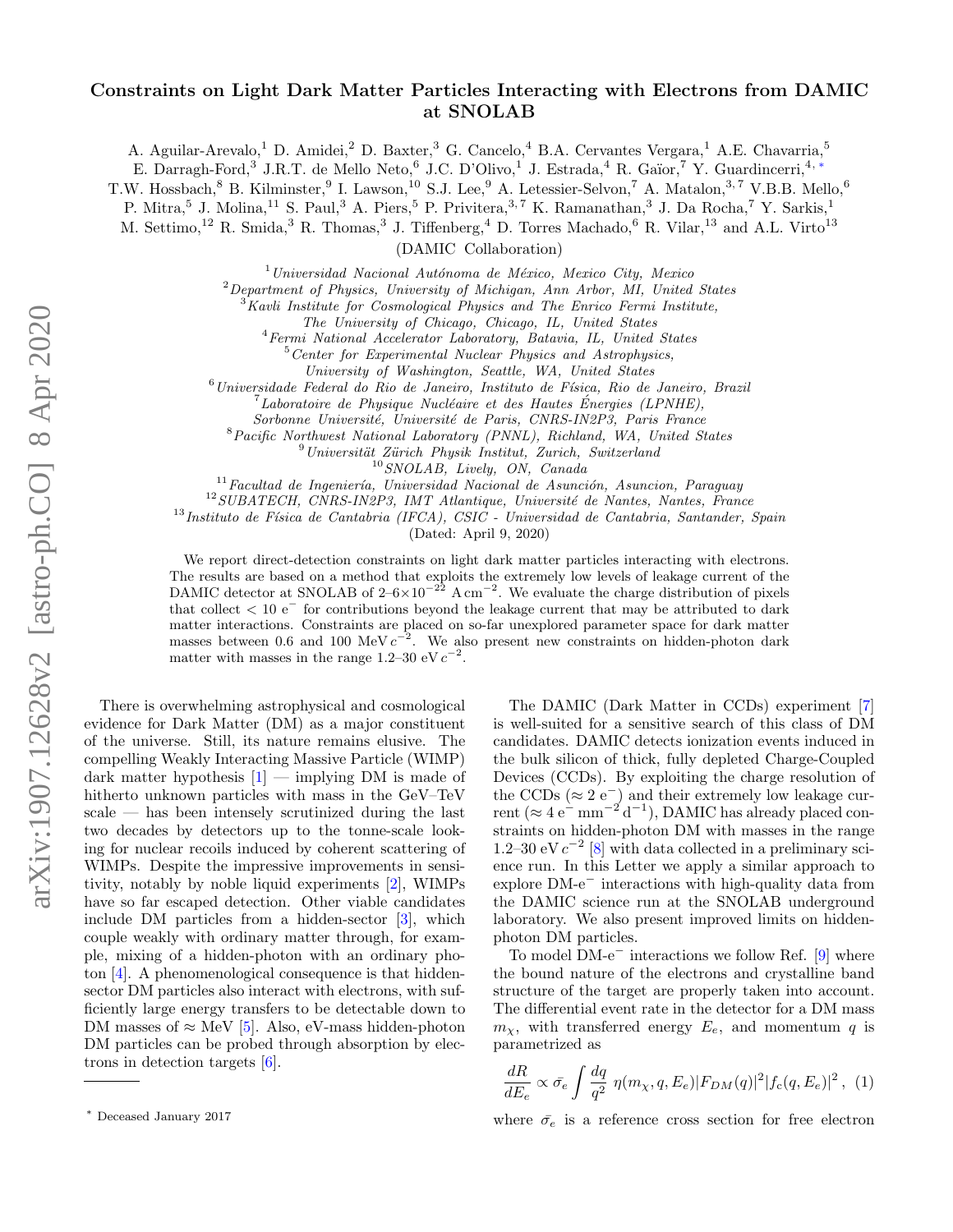scattering,  $\eta$  includes properties of the incident flux of galactic DM particles,  $F_{DM}$  is the dark matter form factor, and the crystal form factor  $f_c(q, E_e)$  quantifies the atomic transitions of bound-state electrons.

The DM form factor expresses the momentum-transfer dependence of the interaction, generically introduced as  $F_{DM} = (\alpha m_e/q)^n$  {n = 0, 1, 2}. The n = 0 case corresponds to point-like interactions with heavy mediators or a magnetic dipole coupling, the  $n = 1$  case to an electric dipole coupling, and  $n = 2$  to massless or ultralight mediators. The crystal form factor encodes target material properties and is calculated numerically from a density functional theory (DFT) approach, with results taken from Ref. [\[9\]](#page-5-6) for silicon.

The DAMIC detector has taken data at SNOLAB since 2017 with seven CCDs (4k  $\times$  4k-pixel, 15  $\times$  15  $\mu$ m<sup>2</sup> pixel size, 675  $\mu$ m thick for 6.0 g mass each). The devices are fully depleted and a drift field is maintained across the CCD thickness by the application of 70 V to a thin backside contact. The CCDs are operated at  $\approx 140$  K (stable to within 0.5 K) inside a copper vacuum vessel kept at  $\sim$ 10<sup>-6</sup> mbar. The CCD tower is shielded on all sides by at least 18 cm of lead, with the innermost 5 cm of ancient origin, and 42 cm of polyethylene to stop background radiation from environmental  $\gamma$  rays and neutrons, respectively. Each CCD is read out serially by three-phase clocking, which first moves the charge in rows of pixels vertically  $(y\text{-direction})$  into the serial register. Then, single pixels are shifted horizontally  $(x\text{-direction})$  into the readout node, a charge to voltage amplifier located at a corner of the device. A second readout node at the opposite end of the serial register is also read out synchronously, providing a correlated noise-only measurement. An analog-to-digital converter (ADC) measures the readout node voltage, giving a pixel value  $p$  in analogto-digital converter units (ADU) linearly proportional to the number of charges in the pixel. The CCDs are individually calibrated in-situ by a red LED, with conversion constants  $\Omega \approx 14.5$  ADU/e<sup>-</sup>. The standard mode of data taking consists of 30 ks ( $\approx 8.3$  hours) long exposures followed by readout. "Blank" images with a much shorter 30 s exposure are also taken immediately after each long exposure as a systematic check of the device operation. Details of device architecture, DAMIC infrastructure, calibration, and image processing are given in Refs. [\[7,](#page-5-4) [8\]](#page-5-5).

The search reported here was performed on a special data set consisting of 38 exposures, each 100 ks  $(\approx 1.16 \text{ days})$  long, collected in late 2017. This longer exposure time allows for a more precise determination of the leakage current. The data were acquired with  $1 \times 100$ binning, a readout mode where the charges of 100 consecutive pixels in a column are summed into the serial register before readout. The binned pixel size is thus  $15 \times 1500 \ \mu \text{m}^2$ . Since readout noise is introduced each time the charge is measured, a better signal-to-noise ratio in the measurement of the charge collected over multiple pixels is achieved by binning. Hereafter, the term



100

 $20$ 

15

 $[ADU]$ 

<span id="page-1-0"></span>FIG. 1. Mean pixel ADU values, after the processing described in the text, as a function of row in the CCD. The first 42 rows correspond to the active region of the CCD, while rows  $\geq$  43 correspond to the *y* overscan. The offset observed in rows  $\leq 42$  is due to charge accumulated in the pixels.

Row Number

pixel will refer to a binned pixel. Each image contains  $4272 \times 193$  pixels, with a subset of  $4116 \times 42$  pixels corresponding to the active area of the CCD. The extra pixels, referred to as the  $x$  and  $y$  overscans, do not contain any charge since they are the result of clocking the CCD past the active region.

Image processing begins with subtraction of the constant offset ("pedestal") present in each pixel introduced by the electronics chain. The pedestal is estimated on a per-row basis as the mean value of pixels in the xoverscan. To exclude an instrumental increase in transient noise at the boundaries of the CCDs, the analysis is restricted to 2500 columns in a central portion of the image. To remove correlated readout noise, we subtract from every pixel an appropriate linear combination of corresponding pixel values in the noise images acquired with the aforementioned second readout node. The subtraction coefficients are calculated to minimize the variance of the pixel noise. The resulting image noise is found to be  $\sigma_{pix} \approx 1.6 \text{ e}^{-}$  as reported in Table [I.](#page-2-0)

Physical defects in the silicon lattice structure of the CCDs often result in localized regions of high dark current, generating hot pixels and columns recurring over multiple images. A mask obtained from a statistical analysis of 864 images of the full-science data set (see details of the methodology in Ref. [\[8\]](#page-5-5)) is applied, resulting in the removal of  $\approx 0.25\%$  of pixels.

Clusters of pixels with signal larger than  $8 \sigma_{mix}$ , arising from ionization events by particles [\[7\]](#page-5-4) that deposit more than 50 eV, are also excluded as to limit the analysis to leakage current and signals from light dark matter. To mitigate the effect of charge trailing along rows from charge transfer inefficiency in the serial register, 200 pixels to the left of every cluster are masked along with 4

150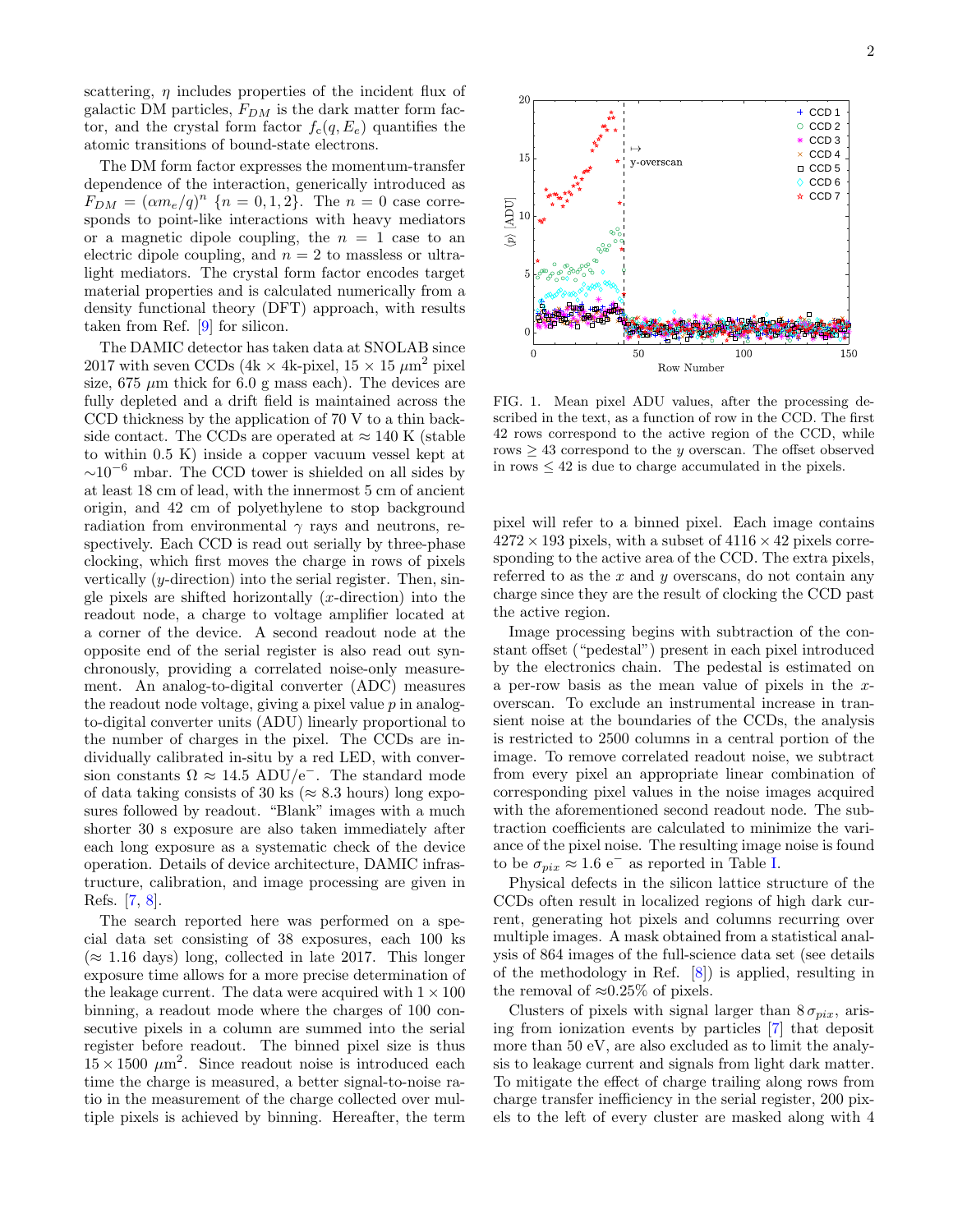pixels to the right. Each pixel above and below these clusters is also masked to account for charge splitting across rows due to diffusion. This procedure removes  $\approx$ 2.0% of pixels.

After applying these image processing and pixel selection procedures, we calculate the mean value of pixels  $\langle p \rangle$  in each row over the 38 images of the data set (Fig. [1\)](#page-1-0). Rows 43 and higher correspond to the y overscan, where  $\langle p \rangle$  is consistent with zero. CCD data are contained in the first 42 rows of the image, where an offset is clearly present due to charge collected by the pixels. CCD numbers 2, 6 and 7 present a significantly higher leakage current that is non-uniform across the rows. This is likely due to external sources  $-$  e.g. optical or IR photons in the vessel — and inconsistent with DM which would produce charge uniformly distributed throughout the pixel array. Thus these CCDs are not considered any further in this analysis. For the four remaining CCDs, the analysis is restricted to rows 1-36 where  $\langle p \rangle$  is found

to be constant within uncertainty. The final selected region includes  $\approx 3.2 \times 10^6$  pixels for each of the four CCDs, with their corresponding pixel value distributions shown in Fig. [2.](#page-3-0) The total equivalent exposure of the search is 200 g d.

The distribution of pixel values in a CCD is shown in Fig. [2](#page-3-0) and is modeled by the function  $\Pi(p)$ , which comes from the convolution of the pixel charge with the pixel readout noise. We take the pixel charge to be the sum of a Poisson-distributed leakage current  $\lambda$  accumulated during the exposure and a DM signal  $S$  derived from Eq. [1,](#page-0-1) where  $S \equiv S(j | \bar{\sigma}_e, m_\chi)$  specifies the probability to produce  $j$  charges in a pixel from specific DM interactions. The readout noise is parametrized from the pixel value distribution of blanks and overscans, and found to be well-described by the convolution of a Poisson with average  $\lambda_d$  and a Gaussian of standard deviation  $\sigma_{\text{pix}}$ . This parametrization reflects the presence of non-Gaussian features in the noise distribution. The pixel value distribution for a given CCD is then derived as:

$$
\Pi(p) = N \sum_{n_c=0}^{\infty} \sum_{n_l=0}^{\infty} \left( \left[ \sum_{j=0}^{n_c} S(j \mid \bar{\sigma}_e, m_\chi) \text{Pois}(n_c - j \mid \lambda) \right] \text{Pois}(n_l \mid \lambda_d) \text{Gaus}(p \mid \Omega[(n_c + n_l) + \mu_0], \Omega \sigma_{\text{pix}}) \right)
$$
  
=  $N \sum_{n_{\text{tot}}=0}^{\infty} \left( \left[ \sum_{j=0}^{n_{\text{tot}}} S(j \mid \bar{\sigma}_e, m_\chi) \text{Pois}(n_{\text{tot}} - j \mid \lambda_{\text{tot}}) \right] \text{Gaus}(p \mid \Omega[n_{\text{tot}} + \mu_0], \Omega \sigma_{\text{pix}}) \right),$  (2)

with 
$$
n_{\text{tot}} = n_c + n_l
$$
;  $\lambda_{\text{tot}} = \lambda_d + \lambda$ , (3)

where N is the number of pixels in the dataset,  $n_c$  is the number of charges in a pixel from the DM signal and leakage current,  $n_l$  is the number of charges in a pixel from readout shot noise,  $\Omega$  is the e<sup>-</sup>to ADU calibration constant, and  $\mu_0$  is an offset accounting for pedestal subtraction. The noise parameters  $\sigma_{pix}$ ,  $\lambda_d$  and  $\mu_0$  reported in Table [I](#page-2-0) are determined from a fit of the blanks and y-overscans. We then perform a maximum likelihood fit of the data to the leakage-only model (i.e. no contribution from DM-e<sup>-</sup> interactions, corresponding to  $S(0) = 1$ and  $S(j \geq 1) = 0$ ) with  $\sigma_{pix}$  and  $\mu_0$  constrained with Gaussian penalty terms. The leakage current parameter  $\lambda$  derived from the leakage-only best-fit value of  $\lambda_{\text{tot}}$  is reported in Table [I;](#page-2-0)  $\sigma_{pix}$  and  $\mu_0$  from the constrained fit were found to be consistent with the blank and yoverscan values. Notice that  $\lambda$  represents an upper limit to the leakage current, with  $\lambda = 1.0 \text{ e}^{-\text{mm}^{-2} d^{-1}}$  ( $\approx$  $2\times10^{-22}$  A cm<sup>-2</sup>) for CCD 4, the lowest ever measured in a silicon device.

The DM signal is computed using Eq. [1.](#page-0-1) We obtain the distribution of  $f_c(q, E_e)$  from the binned output of the *QEDark* [\[9,](#page-5-6) [10\]](#page-5-7) module written for the *QuantumE*-spresso [\[11\]](#page-5-8) DFT code. To compute  $\eta$  we assume halo

<span id="page-2-1"></span><span id="page-2-0"></span>TABLE I. Relevant parameters used in modeling the pixel value distribution, with statistical uncertainty in parentheses. The first three columns correspond to the fit of blanks and overscans, while the last column to the leakage-only fit to data. Where appropriate, units were converted from  $e^-$  pix<sup>-1</sup> img<sup>-1</sup>, as for Eq. [2,](#page-2-1) to  $e^-$  mm<sup>-2</sup> d<sup>-1</sup>.

| $CCD$ n. | $\sigma_{pix}$ | $\lambda_d$                            | $\mu_0$     | $\lambda = \lambda_{tot} - \lambda_d$ |
|----------|----------------|----------------------------------------|-------------|---------------------------------------|
|          | $[e^{-}]$      | $[e^{-}\text{mm}^{-2}\text{img}^{-1}]$ | $[e^{-}]$   | $[e^{-} \text{ mm}^{-2} d^{-1}]$      |
|          | 1.628(1)       | 8.2(2)                                 | $-0.185(3)$ | 2.8(2)                                |
| 3        | 1.572(1)       | 7.8(2)                                 | $-0.160(4)$ | 1.7(2)                                |
| 4        | 1.594(1)       | 10.0(2)                                | $-0.219(4)$ | 1.0(2)                                |
| 5        | 1.621(1)       | 8.5(2)                                 | $-0.183(4)$ | 2.0(2)                                |

parameters of dark matter density  $\rho_{DM} = 0.3 \text{ GeV} c^{-2}$ cm<sup>−</sup><sup>3</sup> , an isothermal Maxwellian velocity distribution with escape velocity  $v_{\text{esc}} = 544 \text{ km s}^{-1}$  and mean  $v_0 =$ 220 km s<sup>-1</sup>, and periodic Earth motion with mean velocity  $v_E = 232 \text{ km s}^{-1}$  [\[12\]](#page-5-9). The resulting ionization rate  $dR/dE_e$  is then discretized into  $dR/dn_e$ , where  $n_e$  is the number of ionization charges. For this purpose we use Monte-Carlo-derived probabilities  $P(n_e|E_e)$  to produce electron-hole (e-h) pairs, informed from studies in Ref.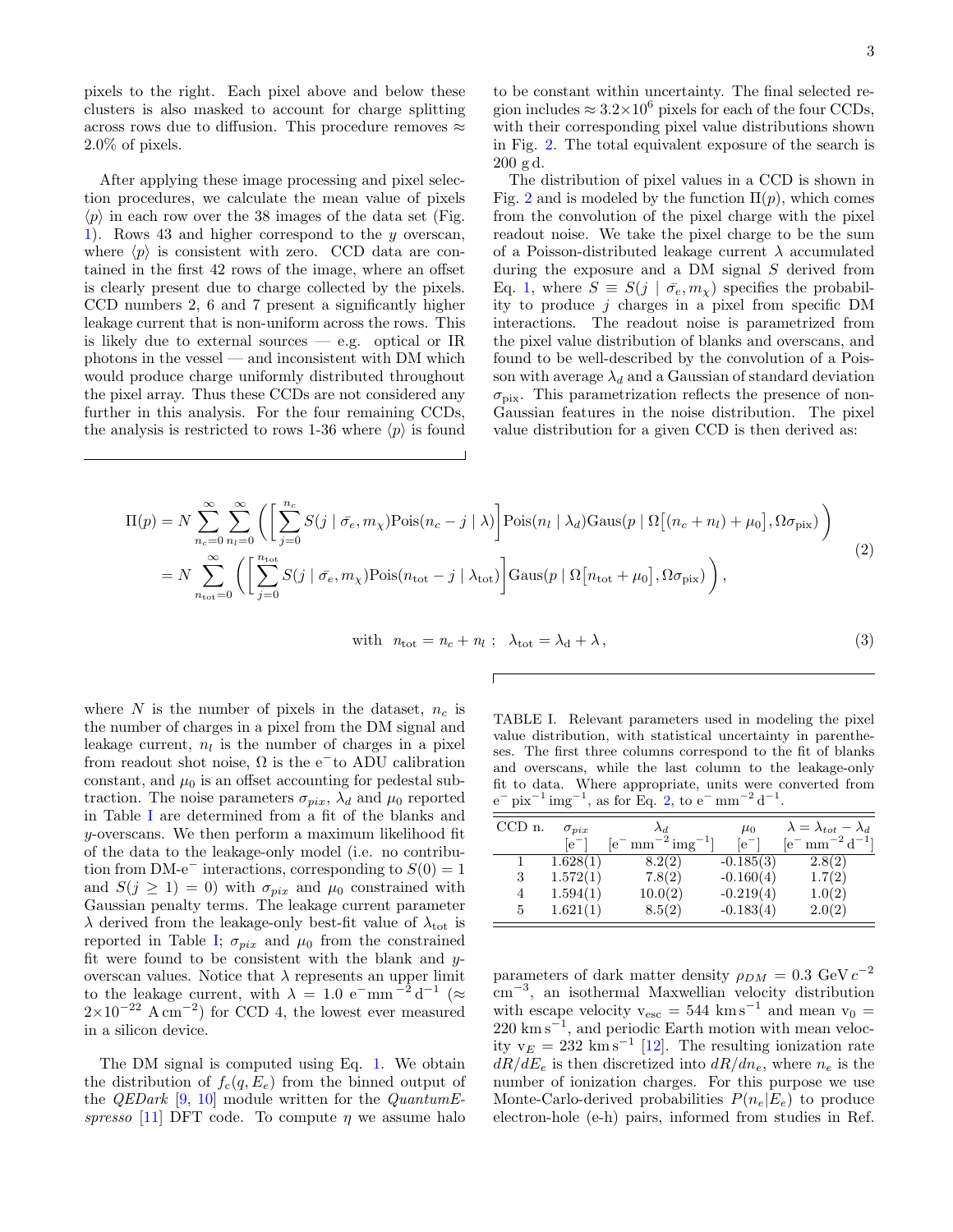

<span id="page-3-0"></span>FIG. 2. Distribution of pixel values (with aforementioned conversion constants  $\Omega \approx 14.5$  ADU/e<sup>-</sup>) for the four CCDs selected for this analysis. An example of best fit result for the leakage-only model (no DM-e<sup>−</sup>) is given for CCD n. 1 (blue line); the dashed red line is the expectation for a DMe<sup>-</sup> model with  $\bar{\sigma}_e = 1 \times 10^{-33}$  cm<sup>2</sup>,  $m_\chi = 10$  MeV  $c^{-2}$  and  $F_{DM} = 1.$ 

[\[13\]](#page-5-10), with the assumption that the initial energy deposit is split randomly between the e-h pair. Measurements of direct charge injection [\[14,](#page-5-11) [15\]](#page-5-12) validate the quantum yield of these prescriptions for deposits  $\langle 5 \rangle$  eV; these prescriptions also match the Fano factor [\[16\]](#page-5-13) measured with similar CCDs in Ref. [\[17\]](#page-5-14). The ionization rate is then obtained from  $dR/dn_e = \int dE_e P(n_e|E_e) (dR/dE_e)$ . Lastly, the effect of charge diffusion in the CCDs is included. In fact, a point-like charge deposit in the silicon bulk of the CCD may split over several pixels due to diffusion of the ionized charge as it drifts towards the pixel array. To derive the effective signal distribution, point-like charge deposits uniformly distributed across the depth z of the CCD are simulated according to  $dR/dn_e$ . The charges are then distributed in the  $x-y$  pixel array following the spatial variance  $\sigma_{xy}^2(z)$  from a diffusion model derived from data [\[7\]](#page-5-4), and a distribution of charges collected by a pixel is obtained. The procedure is repeated 1000 times to obtain the numerical distribution for the DM signal  $S(j | \bar{\sigma}_e, m_\chi)$ . Examples of the DM model and leakage-only expectations are shown in Fig. [2.](#page-3-0)

To constrain the DM signal, we implement a likelihood analysis in  $(\bar{\sigma}_e m_\chi)$  space. For a fixed  $m_\chi$  and for every CCD i we minimize the negative log-likelihood  $\mathcal{LL}_i$  of  $\Pi(p)$ , leaving  $\lambda_{\text{tot}}$  as a free parameter while  $\sigma_{pix}$  and  $\mu_0$ are constrained to within their uncertainty (Table [I\)](#page-2-0), and

report the total log-likelihood  $\mathcal{LL} = \sum_{n=1}^{4}$  $i=1$  $\mathcal{LL}_{i}.$ 

We find that non-zero values of  $\bar{\sigma}_e$  are preferred for DM masses above a few MeV  $c^{-2}$ . This is mostly due to the presence of a few pixels with values  $> 6 \sigma_{pix}$  in

the positive tail of the  $p$  distribution (Fig. [2\)](#page-3-0), consistent with the higher charge multiplicity expected for larger  $m<sub>x</sub>$ . However, the presence of a similar tail in the negative side of the p distribution and of similar features in the blank images suggest a noise origin. In Table [II,](#page-3-1) we report the number of pixels found in the negative and positive tails of the p distribution. The thresholds for the tails were chosen appropriately to obtain an expectation of two pixels from the fit with the leakage-only model. There is evidence for an overall excess with comparable numbers on both sides of the distribution and between blank and exposure images. We conclude that the preference for non-zero values of  $\bar{\sigma}_e$  in the fit is due to an imperfect modeling of the extreme tails of the noise distribution. Since we do not attempt to parametrize these tails further, more conservative limits are placed when the minimum of the total log-likelihood,  $\mathcal{LL}_{\text{min}}$ , is found at a non-zero value of  $\bar{\sigma}_e$ . For each  $m_\chi$  we obtain 90% C.L. constraints on  $\bar{\sigma}_e$  using the test statistic  $\Lambda = 2(\mathcal{LL} - \mathcal{LL}_{\min}).$ 

<span id="page-3-1"></span>TABLE II. Number of pixels in the negative and positive tails of the p distribution, chosen such that there is an expectation of two pixels from the leakage-only fit.

| $CCD$ no.     |                                           |  |   |  |  |
|---------------|-------------------------------------------|--|---|--|--|
|               | (negative $p$ tail) / (positive $p$ tail) |  |   |  |  |
| Exposures     | 1/3                                       |  | 5 |  |  |
| <b>Blanks</b> | 3/5                                       |  |   |  |  |

The 90% C.L. constraints on the DM-e<sup>−</sup> cross section from this analysis are compared in Fig. [3](#page-4-2) to the current best direct-detection limits in Refs. [\[18–](#page-5-15)[21\]](#page-5-16). Complementary limits for heavier DM masses from noble liquid experiments can be found in Ref. [\[25\]](#page-5-17). Note that for a high enough DM-e<sup>−</sup> cross section the DM flux at SNOLAB would be drastically reduced by interactions in the rock overburden [\[19\]](#page-5-18). However, this region has already been excluded by experiments at shallower sites [\[19\]](#page-5-18). Other constraints from analyses based on astrophysical modifications to the dark matter speed distribution can be found in Ref. [\[26\]](#page-5-19).

Several checks are performed to evaluate the robustness of the results. A  $\pm 5\%$  systematic uncertainty in the linearity of the calibration constant  $\Omega$  changes the limits by  $\mp 20\%$  for  $m_{\chi}$  below few MeV  $c^{-2}$ . We modify the ionization model by splitting the energy equally between the e-h or assigning it entirely to one of them, with limits changing by <10% for  $m_{\chi}$  below few MeV  $c^{-2}$ . Lastly, we perform the analysis with different central portions of the CCD image, with limits changing by  $\langle 10 \rangle$ .

Our previous constraints on hidden-photon dark matter [\[8\]](#page-5-5) were obtained with a method analogous to the one presented in this Letter. The lower leakage current  $\lambda$  and larger exposure of this data set result in more stringent constraints. The corresponding 90% C.L. upper limits on the hidden-photon kinetic mixing parameter  $\kappa$  (also known as  $\epsilon$  in literature) as a function of the hidden-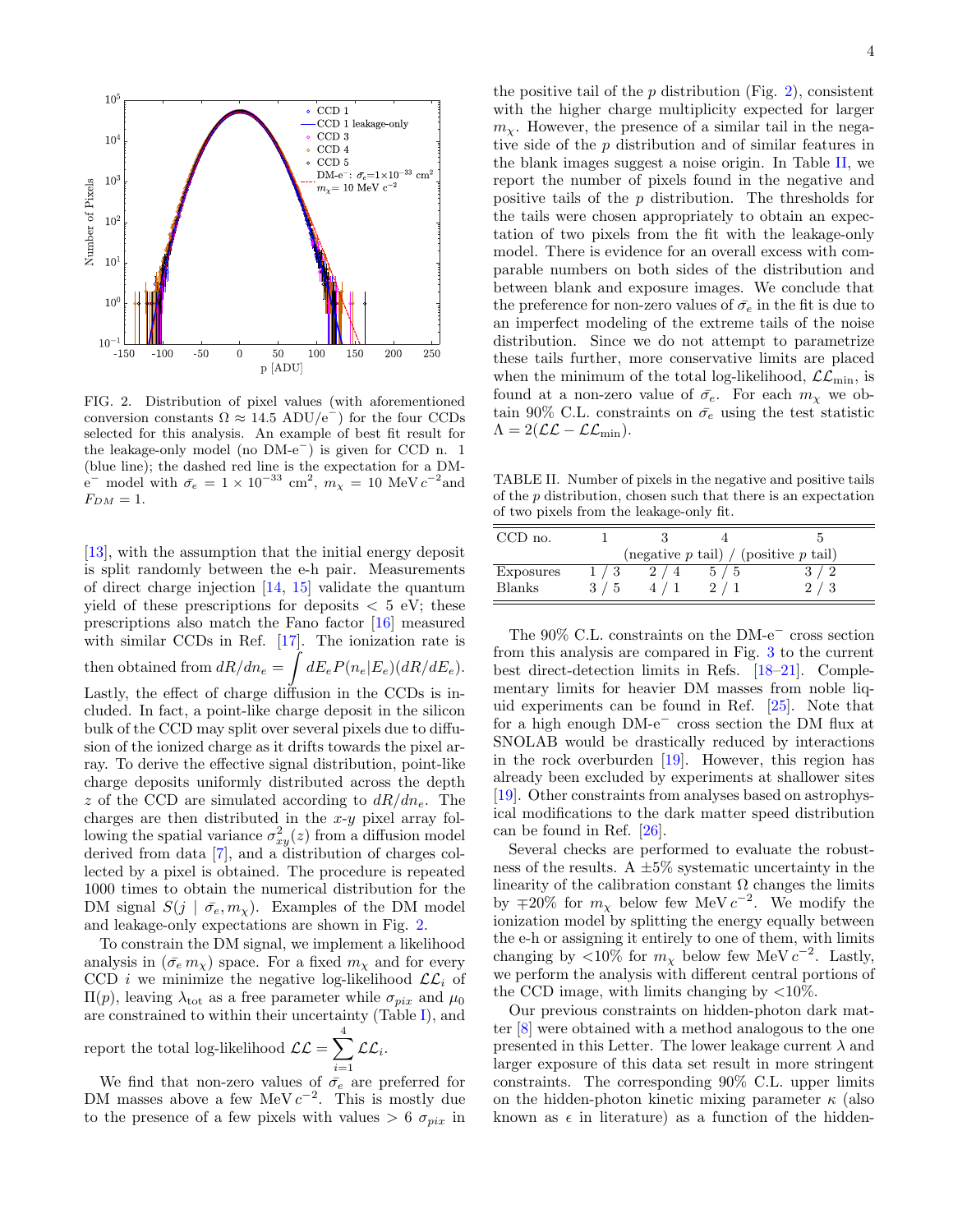

<span id="page-4-2"></span>FIG. 3. 90 % C.L upper limits on the DM-electron free scattering cross section  $\bar{\sigma}_e$  as a function of DM mass  $m_\chi$  for  $F_{DM} \propto q^{-n}$  $(n = 0, 1, 2)$  obtained by DAMIC at SNOLAB (solid line). Current best limits from protoSENSEI at MINOS (dotted line) [\[18,](#page-5-15) [19\]](#page-5-18), CDMS-HVeV surface run (dashed line) [\[20\]](#page-5-20), and an analysis of the XENON10 data (dashed-dotted line) [\[21\]](#page-5-16) are also shown for comparison.



<span id="page-4-3"></span>FIG. 4. 90% C.L. constraints upper limits on the hiddenphoton DM kinetic mixing parameter  $\kappa$  as a function of the hidden-photon mass  $m_V$ . Current best direct-detection limits from protoSENSEI at MINOS [\[18\]](#page-5-15), an analysis of the XENON10 data [\[22\]](#page-5-21), a dish antenna [\[23\]](#page-5-22), and astrophysical solar limits [\[22,](#page-5-21) [24\]](#page-5-23) are also shown for comparison.

photon mass  $m_V$  are shown in Fig. [4.](#page-4-3)

In summary, we have established the best directdetection limits on dark matter-electron scattering in the mass range of 0.6 MeV  $c^{-2}$  to 6 MeV  $c^{-2}$  by exploiting the excellent charge resolution and extremely low leakage current of DAMIC CCDs. We also place the best direct-detection constraints on hidden-photon dark matter in the mass range  $1.2-9$  eV  $c^{-2}$ . Further improvements with the SNOLAB apparatus will be explored by cooling the CCDs to 100 K and improving the light tightness of the cryostat, which may sensibly reduce the leakage current. Improvements of several orders of magnitude are expected with DAMIC-M, a kg-size detector with sub-electron resolution to be installed at the Laboratoire Souterrain de Modane in France [\[27\]](#page-5-24).

We thank Rouven Essig, Tien-Tien Yu, and Tomer Volansky for assistance with the theoretical background of DM-e<sup>−</sup> scattering, and Chris Kouvaris for pointing to limit calculations for the overburden. We thank SNO-LAB and its staff for support through underground space, logistical and technical services. SNOLAB operations are supported by the Canada Foundation for Innovation and the Province of Ontario Ministry of Research and Innovation, with underground access provided by Vale at the Creighton mine site. We acknowledge the financial support from the following agencies and organizations: Kavli Institute for Cosmological Physics at The University of Chicago through an endowment from the Kavli Foundation; National Science Foundation through Grant No. NSF PHY-1806974; Mexico's Consejo Nacional de Ciencia y Tecnología (Grant No. 240666) and Dirección General de Asuntos del Personal Académico - Universidad Nacional Autónoma de México (Programa de Apoyo a Proyectos de Investigación e Innovación Tecnológica Grant No. IN108917).

- <span id="page-4-0"></span>[1] E. W. Kolb and M. S. Turner, Front. Phys. 69, 1 (1990).
- <span id="page-4-1"></span>[2] E. Aprile *et al.* (XENON Collaboration), [Phys. Rev. Lett.](http://dx.doi.org/10.1103/PhysRevLett.121.111302)

121[, 111302 \(2018\);](http://dx.doi.org/10.1103/PhysRevLett.121.111302) D. S. Akerib et al. (LUX Collaboration), [Phys. Rev. Lett.](http://dx.doi.org/10.1103/PhysRevLett.118.021303) 118, 021303 (2017); P. Agnes